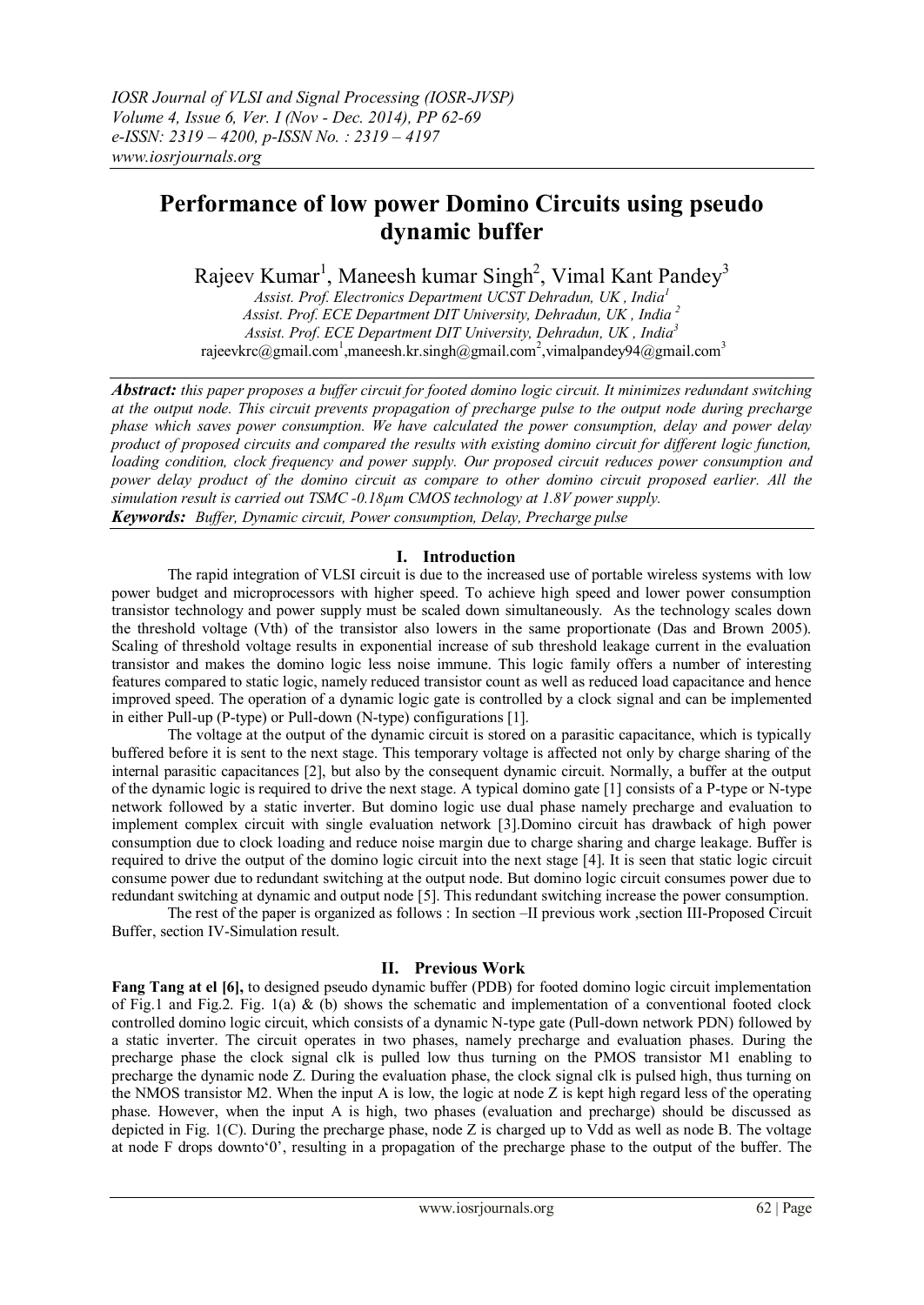propagation of the precharge pulse from node Z through the static buffer results in increased power consumption.



**Fig-1(a)** domino logic circuit using the conventional buffer. **(b)** The buffer is a static inverter, which connects the source of M5 to Gnd. **(C)** Timing diagram of the conventional domino logic circuit, when input logic A is  $^{\circ}1$ .

Author another circuit designed Fig.1 (a) illustrates the issue of performance degradation due to the propagation of the precharge pulse inherent in domino logic gates. The designed PDB-based implementation overcomes this problem using the circuit structure shown in Fig. 2 (a) & (b). In the designed implementation of the buffer, the source of the buffer"s NMOS transistor M5 is connected to node B instead of Gnd. Using such a circuit topology, the value at node Z cannot propagate to the output F during the precharge phase of the gates since during this phase, the evaluation transistor M2 is turned off. For our designed gate, when the input logic A is low, the floating node Z is always high and then, the output node F is kept low regard less of the operating phase. On the other hand, if the input A is high, the precharge and evaluation phases will lead to the following situation [7]:

 During the evaluation phase, node Z is discharged to Gnd as well as node B, resulting in enabling the PMOS transistor M4, while pulling up the output F to Vdd.

 During the precharge phase, node Z is charged up to Vdd, followed by the voltage at node B. Since the NMOS evaluation transistor M2 is disabled, the output node Z is held high.

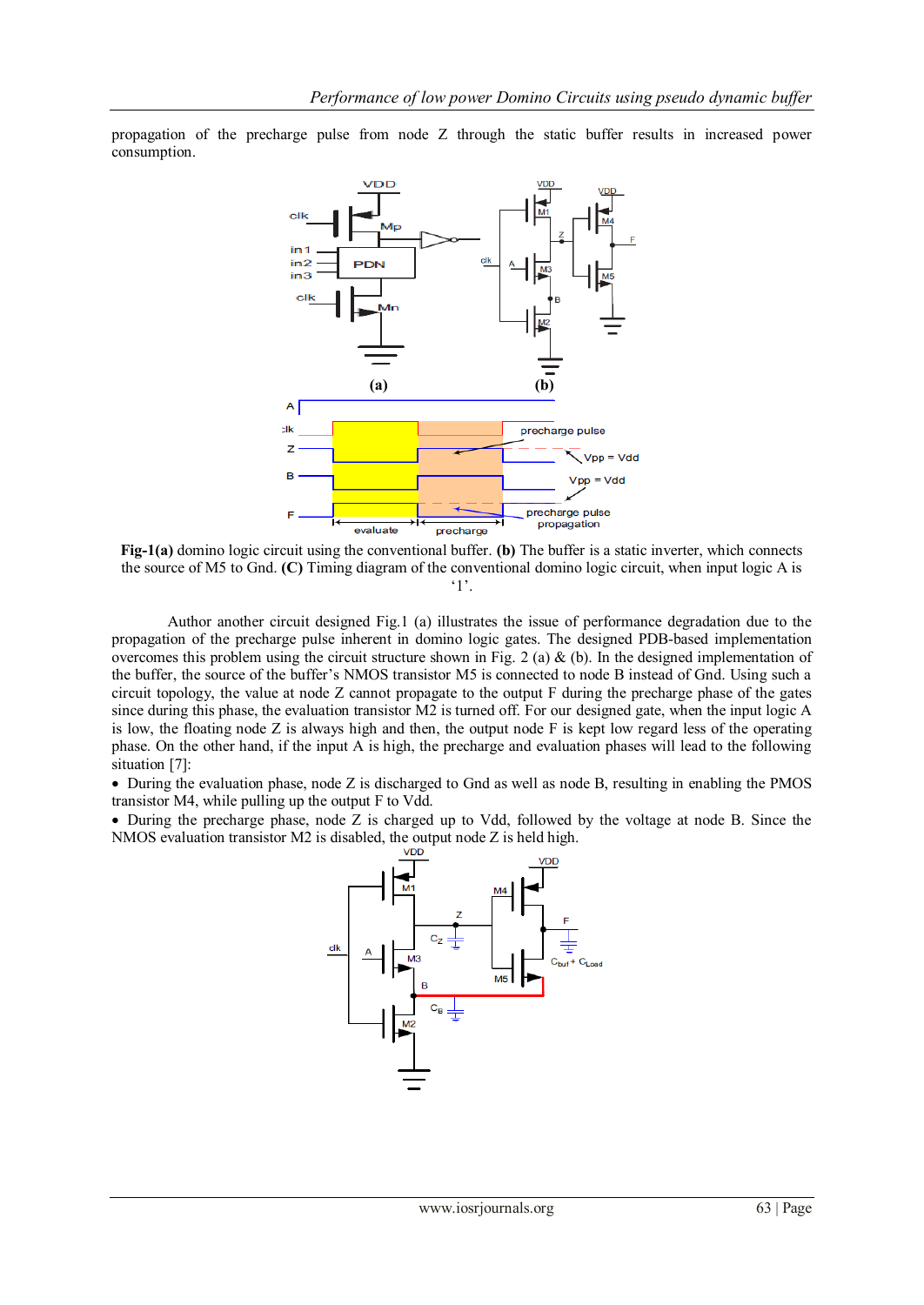

**Fig. 2.(a)** Domino logic circuit using the PDB. **(b)**Timing diagram of domino logic circuit. Note that there is an expected small voltage drop V0pp at the output node F during the precharge phase.

## **2.1 True Single Phase Clock (TSPC) Dynamic Logic**

TSPC dynamic logic [7] is shown in Fig. 3(a) and its characteristics at different node is shown in Fig. 3(b). This circuit is similar to standard footed domino logic except extra nMOS transistor is connected in the output inverter. This circuit requires 3 clock transistor and it increase the load capacitance of the clock signal and the power consumption. In this circuit, during precharge phase transistor M6 is OFF which helps the output to hold its previous value.



**Fig. 3.(a)**TSPC dynamic logic circuit, **(b)** Its selected node characteristics [7].

**Amit Kumar Pandey at el [8]** to designed two proposed circuit Fig.4 (a) & 5(a) and its voltage characteristic at different node is shown in Fig. 4(b) & 5(a).

In Fig.4 (a) implementation of this buffer, consist of extra transistor in the output inverter as compared to standard domino circuit. It consists of three clock transistor M1, M3 and M6.The drain of M6 is connected to the dynamic node and its source is connected to the gate of transistor M5.Using this technique, it avoid precharge pulse not to propagates to the output node. Operation of this circuit is explained by considering the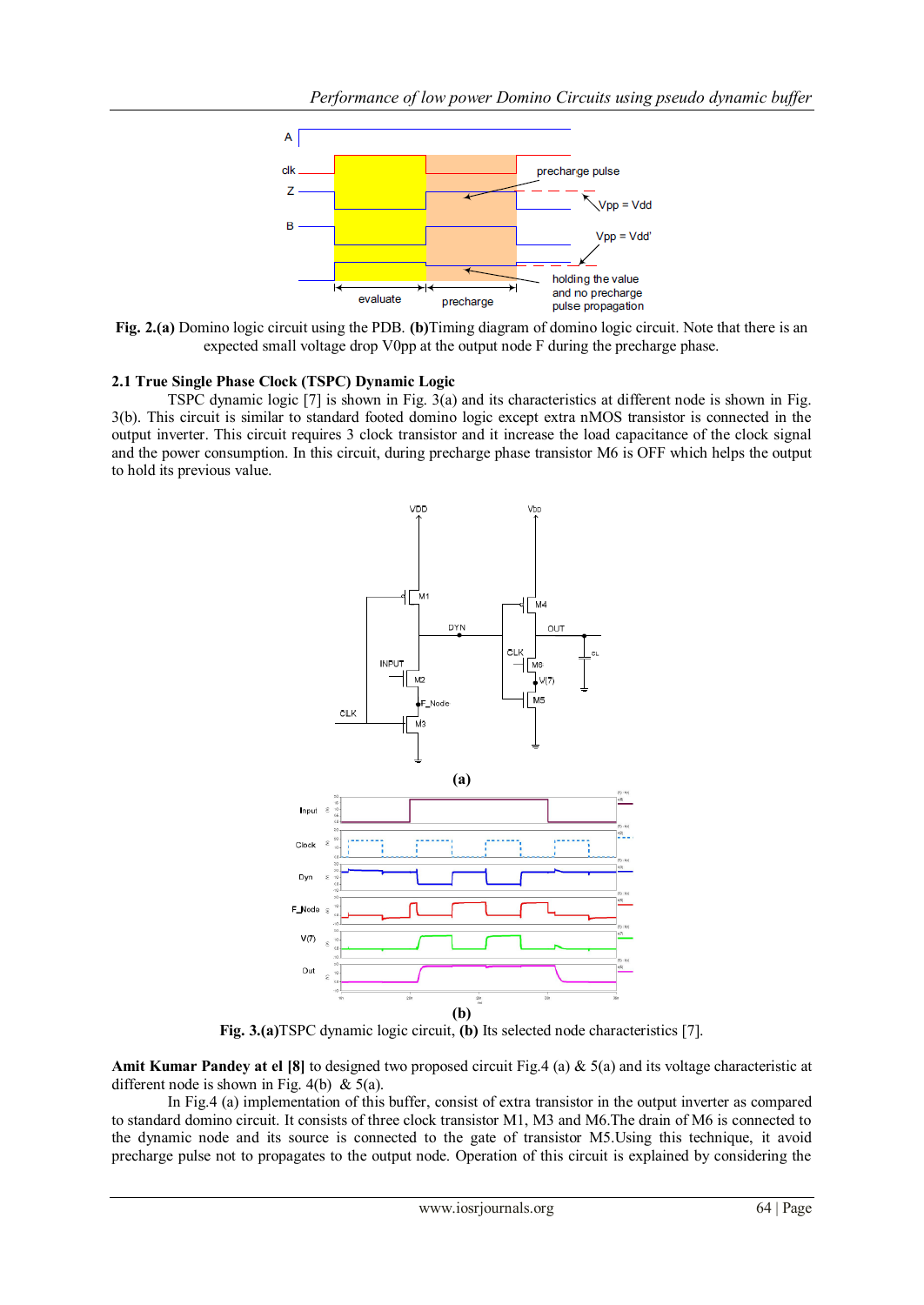input logic. When input logic is low, dynamic node remains high regardless of operating phase and output node is kept low. When input is high, there are two different cases depending on the operating phase.

**(a)** During evaluation phase, dynamic node is discharge to ground. Transistor M4 turns ON and charges the output node to VDD. On the other hand, high clock turns ON the M6 which turns OFF the M5.M6 avoid short circuit current in the output inverter.

**(b)** During precharge phase, pull up transistor M1 turns ON and M3 turns OFF, dynamic node charged to VDD. Transistor M6 is OFF, which turns OFF the M5 and it helps the output node to hold the previous value. In this circuit topology, output node is isolated from ground during precharge phase means it helps to avoid propagation of precharge pulse to the output node.

In Fig.5 (a) buffer is similar to fig.4 (a) circuit except gate of  $M6$  is connected to F\_Node through inverter. Advantage of this circuit is avoiding propagation of precharge pulse during precharge phase to the output node. Operation of the circuit is explained by considering the input logic. When input is low, F\_node voltage is low, dynamic node remains high regardless of operating phase and output node is kept low. When input is high, F\_Node voltage is similar to dynamic node voltage; there are two different cases depending on the operating phase.

**(a)** During evaluation phase, dynamic node and F\_Node is discharge to ground. Output node is charged to VDD by M4.M6 turns ON due to low voltage at F\_Node.M6 pass low dynamic voltage to the gate of M5, this turns OFF the M5.

**(b)** During precharge phase, transistor M3 is OFF, pull up transistor M1 precharge the dynamic node and F\_Node is charge to high voltage due to parasitic capacitance at this node. High voltage at F\_Node turns OFF the transistor M6, which turns OFF the M5 and it helps the output node to hold its previous value.



**Fig. 4. (a)** Domino logic circuit using the PDB, **(b)** Its selected node characteristics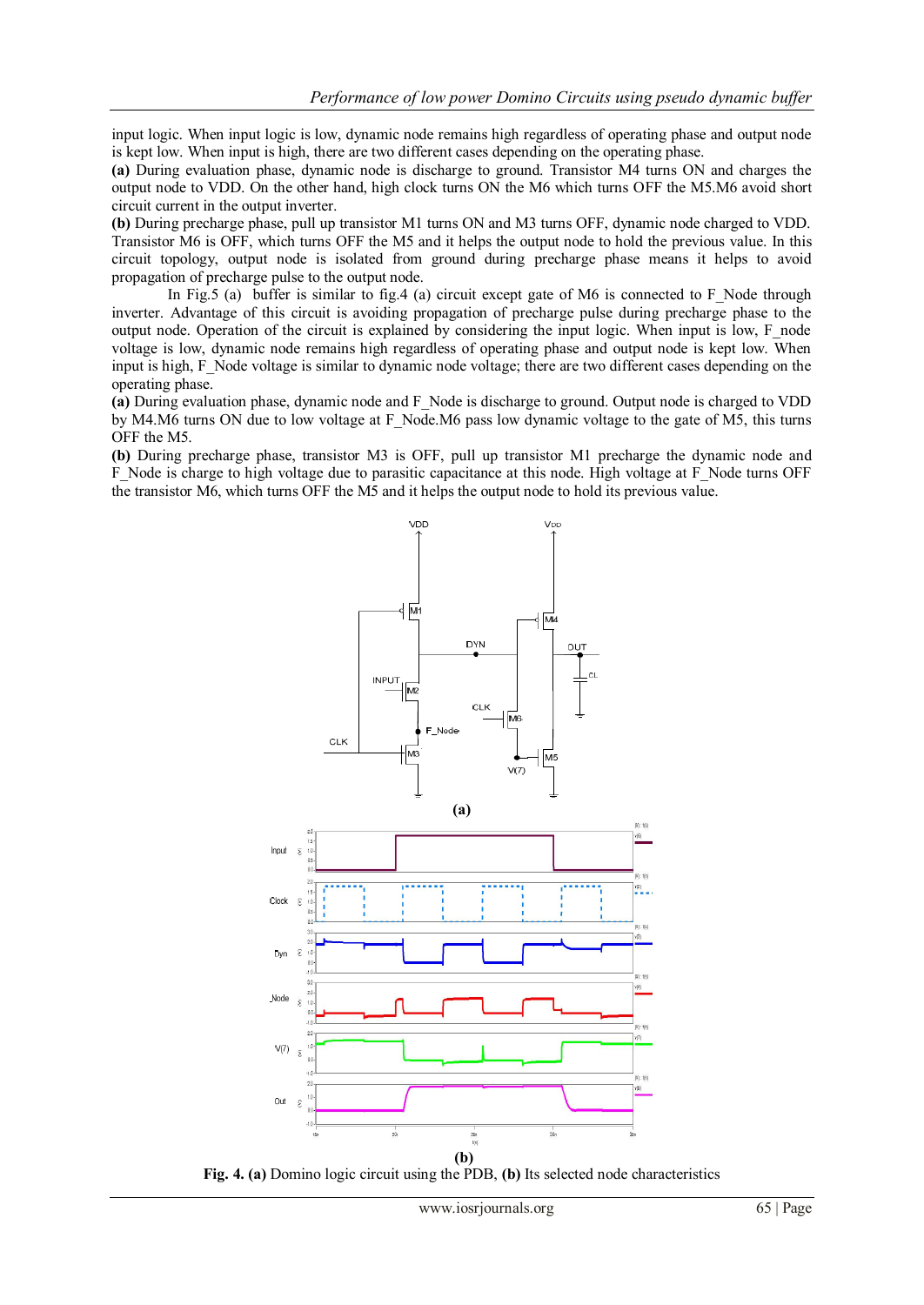

**Fig. 5. (a)** Domino logic circuit using the PDB, **(b)** Its selected node characteristics.

## **III. Proposed domino circuit**

To illustrates the issue of performance degradation due to the propagation of the precharge pulse inherent in domino logic gates. The proposed circuit PDB-based implementation overcomes this problem using the circuit structure shown in Fig.6 (a). This buffer is similar to fig. 1(a) and Fig.2 (a) circuit except gate of M5 is connected to A through inverter. Advantage of this circuit is avoiding propagation of precharge pulse during precharge phase to the output node. Operation of the circuit is explained by considering the input logic. In the designed implementation of the buffer, the source of the buffer"s NMOS transistor M5 is connected to inverter. Using such a circuit topology, the value at node Z cannot propagate to the output F during the precharge phase of the gates since during this phase, the evaluation transistor M3 is turned off. For our designed gate, when the input logic A is low, the floating node Z is always high and then, the output node F is kept low regard less of the operating phase. On the other hand, if the input A is high, the precharge and evaluation phases will lead to the following situation:

 During the evaluation phase, node Z is discharged to Gnd as well as node B, resulting in enabling the PMOS transistor M4, while pulling up the output F to Vdd.

 During the precharge phase, node Z is charged up to Vdd, followed by the voltage at node B. Since the NMOS evaluation transistor M2 is disabled, the output node Z is held high.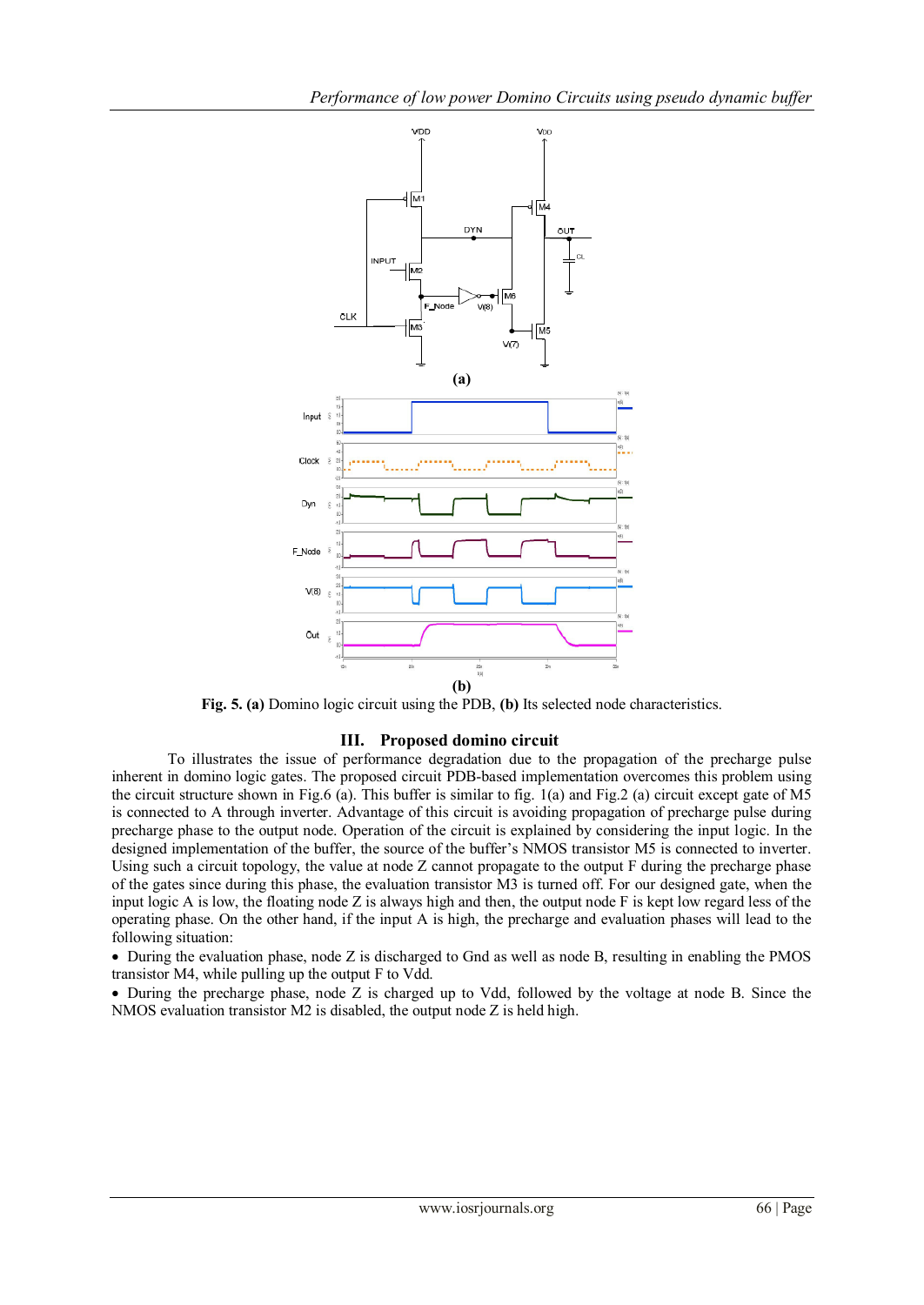

**Fig.6 (a)** proposed Dynamic Buffer **(b)** Waveform of proposed dynamic buffer.

## **IV. Simulation Results**

In order to validate the claimed power saving of our proposed domino logic, extensive simulations were performed using a set of logic circuits as illustrated in Table 1. In this comparison, the clock frequency, the supply voltage and the load capacitance were set to 100 MHz, 1.8 V and 10 fF, respectively.

**Table 1:** Power and delay savings comparison for different load capacitances in 0:18 mm technology.

| Dynamic<br><b>Buffer</b> | Total<br>delay(n) | Power<br>consumption(f) | <b>PDP</b> |
|--------------------------|-------------------|-------------------------|------------|
| Fig.1                    | 3.58              | 7.45                    | 26.67      |
| Fig.2                    | 2.59              | 3.91                    | 10.12      |
| Fig.3                    | 2.06              | 9.47                    | 19.50      |
| Fig.4                    | 3.43              | 6.95                    | 23.83      |
| Fig.5                    | 2.90              | 7.38                    | 21.40      |
| Fig.6(pro)               | 2.55              | 6.10                    | 15.55      |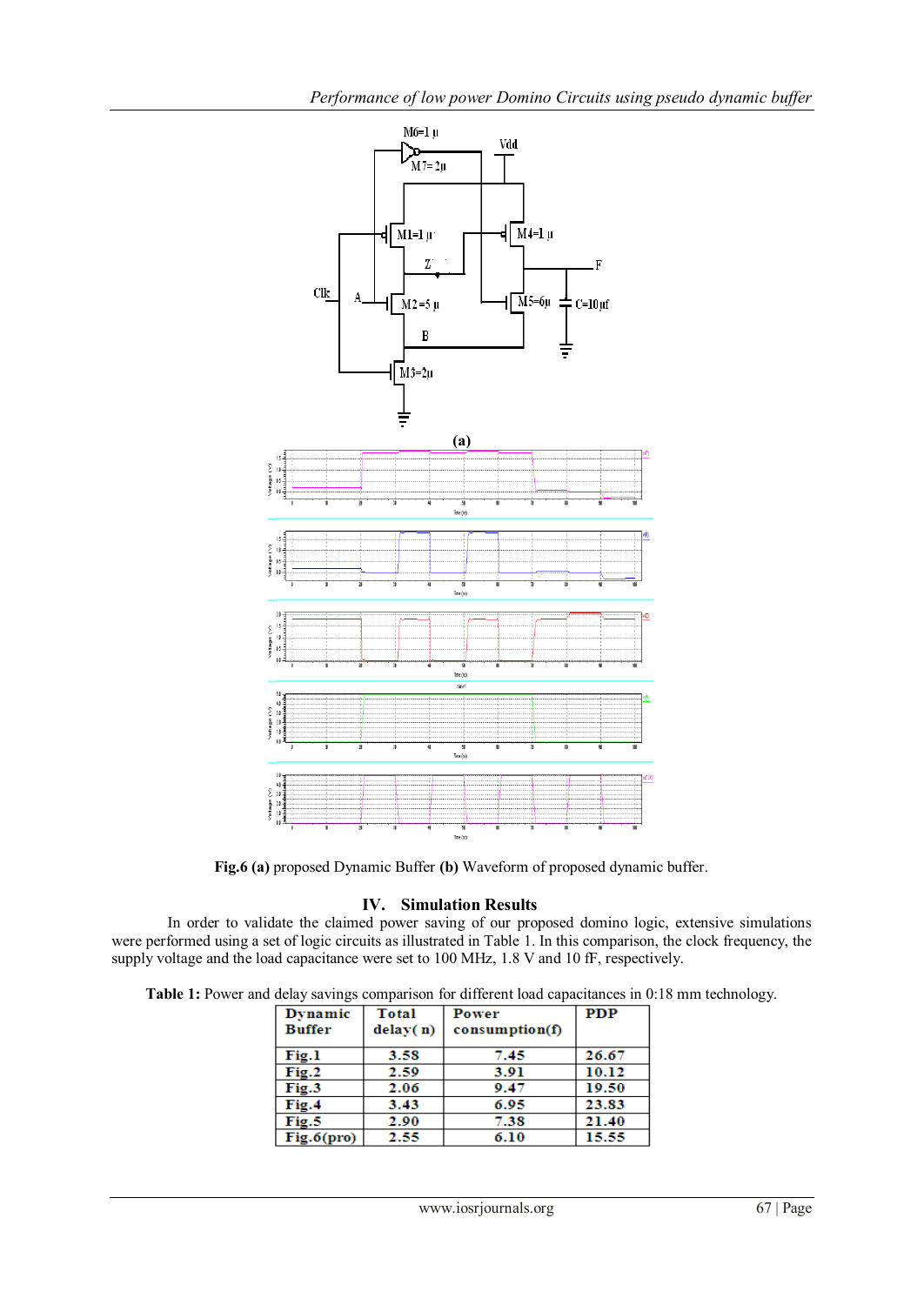

**Fig.7** Delay, Power consumption and PDP comparison between the proposed domino circuits with standard domino circuit.

Comparison of power saving for various logic function of proposed circuits with domino circuit is tabulated in Table 2.In this comparison, clock frequency, input frequency and load capacitance were set to 200MHz,50MHz and 100Ff.From the table, increase of fan-in, increases the power consumption and OR gate logic consumes more power as compare to AND gate logic.

| Table 2. Comparison of Power Saving with Different Logic Function to our proposed circuit in 0.18µm |  |  |  |  |
|-----------------------------------------------------------------------------------------------------|--|--|--|--|
| (VDD=1.8V, Clock Frequency=200MHz, Input Frequency=50MHz and load capacitance=100Ff)                |  |  |  |  |

| Logic<br><b>Function</b> | <b>Standard</b><br>Circuit<br>Fig.1 | Fig.4<br><b>Circuit</b> | Fig.5<br><b>Circuit</b> | Proposed<br>Circuit<br>Fig.6 | Power saving<br>by Proposed<br>to Standard<br>Circuit | Power saving<br>by Proposed<br>to Fig.4 Circuit | Power saving<br>by Proposed<br>to Fig.5 Circuit |
|--------------------------|-------------------------------------|-------------------------|-------------------------|------------------------------|-------------------------------------------------------|-------------------------------------------------|-------------------------------------------------|
| A                        | 46.04                               | 31.86                   | 45.95                   | 12.95                        | 71.87%                                                | 59.35%                                          | 71.81%                                          |
| AB                       | 46.57                               | 33.09                   | 46.00                   | 25.90                        | 44.17%                                                | 21.72%                                          | 43.69%                                          |
| $A + B$                  | 47.17                               | 31.29                   | 42.87                   | 28.72                        | 39.11%                                                | 8.21%                                           | 33.00%                                          |
| ABC                      | 47.24                               | 34.64                   | 46.50                   | 35.33                        | 33.71%                                                | $-1.95%$                                        | 24.02%                                          |
| $A+B+C$                  | 48.20                               | 30.97                   | 42.96                   | 35.91                        | 25.49%                                                | $-15.95%$                                       | 16.41%                                          |
| ABCD                     | 47.82                               | 36.30                   | 47.00                   | 39.99                        | 16.37%                                                | $-10.16%$                                       | 14.91%                                          |
| $A+B+C+D$                | 49.00                               | 30.93                   | 41.06                   | 40.90                        | 16.53%                                                | $-32.23%$                                       | 0.38%                                           |

#### **V. Conclusions**

In footed domino logic circuit, the precharge pulse is propagated to the output stage, which increases substan- tially the power and limits the cascading performance of the gate. In this paper new buffer circuit is proposed. This circuit is using to minimize the redundant switching at the output node and saves power as compared to the other the circuit discussed in literature. These circuits solve the problem of propagation of precharge pulse during precharge phase in standard domino circuit. The proposed circuits and domino circuit are simulated in 0.18μm using HSPICE. The performances structure is calculated by using 100MHz clock frequency and Input frequency 50MHz with load capacitor 100Pf.

#### **Reference**

- 
- [1]. Neil H.E. Weste, David Harris, Principles of CMOS VLSI Design: A System Perspective, 3rd ed., Addison-Wesley, 2004. [2]. Tyler Thorp, Dean Liu, Pradeep Trivedi, Analysis of blocking dynamic circuits, IEEE Transactions on VLSI Systems (2003) 744– 749.
- [3]. Neil. H. E and David. H (2004), "Principle of CMOS VLSI Design: a System Perpective,3rd.", Addison-Wesley.
- [4]. Thorp. T, Dean. L and Trivedi . P (2003), "Analysis of blocking dynamic circuits", IEEE Trans. On VLSI Systems,pp.744-749.
- [5]. Tang. F and Bermak. A (2012), "Low power TSPC-based domino logic circuit design with 2/3 clock load", Trans. on Energy Procedia , vol no.14,pp.1168-1174.
- [6]. Fang Tang n, Amine Bermak, Zhouye Gu , "Low power dynamic logic circuit design using a pseudo dynamic buffer" INTEGRATION, the VLSI journal 45 (2012) 395–404 , www.elsevier.com/locate/vlsi.
- [7]. Amit Kumar Pandey, Ram Awadh Mishra and Rajendra Kumar Nagaria, "Low Power Dynamic Buffer Circuits" International Journal of VLSI design & Communication Systems (VLSICS) Vol.3, No.5, October 2012.
- [8]. Ren. Y. J, Karlsson. I and Svensson (1987), "A true single-phase clock dynamic CMOS circuit technique", IEEE Trans. on Solid-State Circuits, Vol no. 22,pp.899-901.